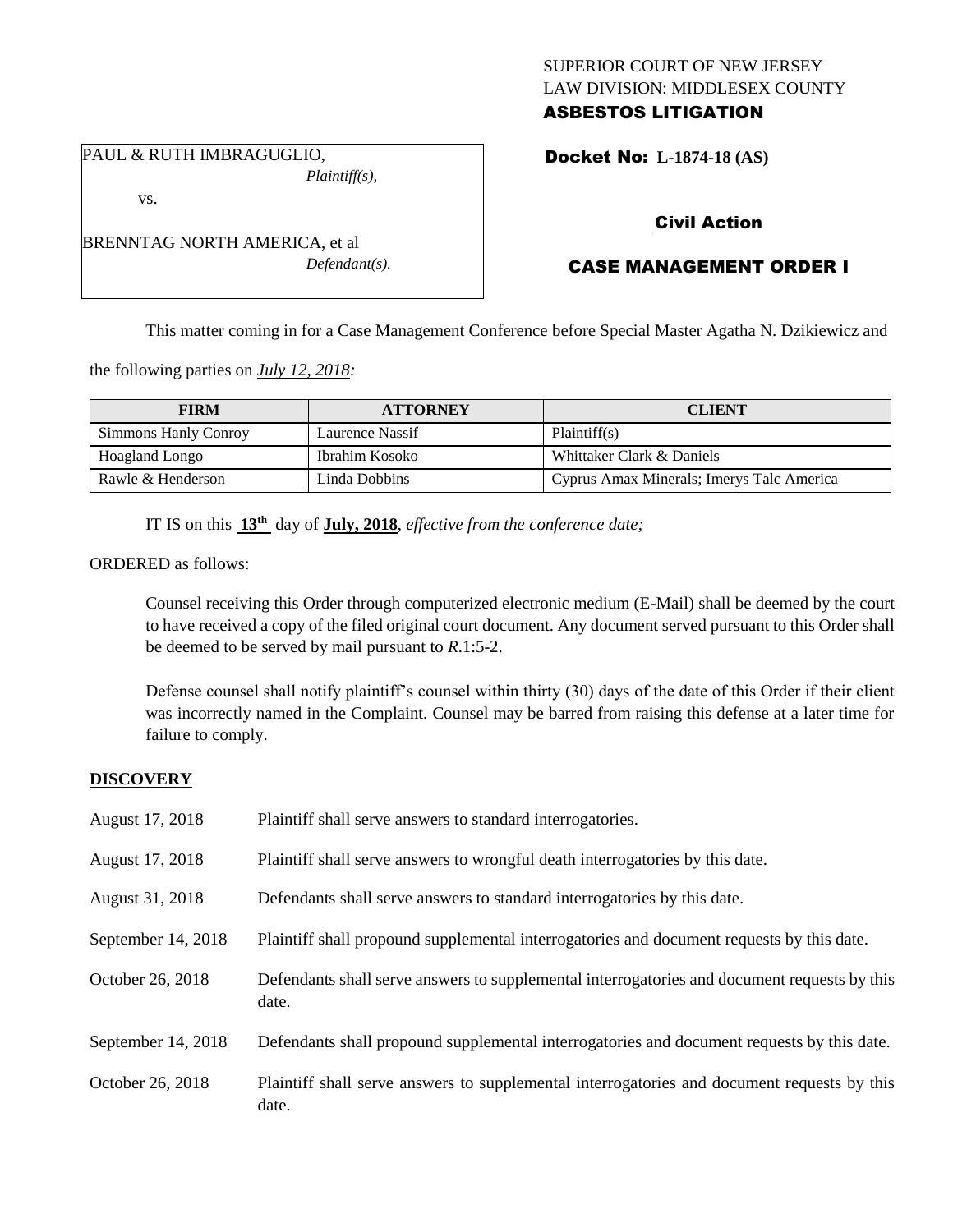- December 31, 2018 Fact discovery, including depositions, shall be completed by this date. Plaintiff's counsel shall contact the Special Master within one week of this deadline if all fact discovery is not completed.
- December 31, 2018 Depositions of corporate representatives shall be completed by this date.

### **EARLY SETTLEMENT**

March 1, 2019 Settlement demands shall be served on all counsel and the Special Master by this date.

#### **SUMMARY JUDGMENT MOTION PRACTICE**

| March 1, 2019  | Plaintiff's counsel shall advise, in writing, of intent not to oppose motions by this date. |
|----------------|---------------------------------------------------------------------------------------------|
| March 15, 2019 | Summary judgment motions shall be filed no later than this date.                            |
| April 12, 2019 | Last return date for summary judgment motions.                                              |

#### **MEDICAL DEFENSE**

- February 28, 2019 Plaintiff shall serve medical expert reports by this date.
- February 28, 2019 Upon request by defense counsel, plaintiff is to arrange for the transfer of pathology specimens and x-rays, if any, by this date.
- May 31, 2019 Defendants shall identify its medical experts and serve medical reports, if any, by this date. In addition, defendants shall notify plaintiff's counsel (as well as all counsel of record) of a joinder in an expert medical defense by this date.

### **LIABILITY EXPERT REPORTS**

- February 28, 2019 Plaintiff shall identify its liability experts and serve liability expert reports or a certified expert statement by this date or waive any opportunity to rely on liability expert testimony.
- May 31, 2019 Defendants shall identify its liability experts and serve liability expert reports, if any, by this date or waive any opportunity to rely on liability expert testimony.

### **EXPERT DEPOSITIONS**

June 28, 2019 Expert depositions shall be completed by this date. To the extent that plaintiff and defendant generic experts have been deposed before, the parties seeking that deposition in this case must file an application before the Special Master and demonstrate the necessity for that deposition. To the extent possible, documents requested in a deposition notice directed to an expert shall be produced three days in advance of the expert deposition. The expert shall not be required to produce documents that are readily accessible in the public domain.

#### **PRE-TRIAL AND TRIAL**

June 19, 2019 @ 10:00am Settlement conference. All defense counsel shall appear with authority to negotiate settlement and have a representative authorized to negotiate settlement available by phone. Any request to be excused from the settlement conference shall be made to the Special Master no later than 4:00pm of the day prior to the conference.

 $\_$  ,  $\_$  ,  $\_$  ,  $\_$  ,  $\_$  ,  $\_$  ,  $\_$  ,  $\_$  ,  $\_$  ,  $\_$  ,  $\_$  ,  $\_$  ,  $\_$  ,  $\_$  ,  $\_$  ,  $\_$  ,  $\_$  ,  $\_$  ,  $\_$  ,  $\_$  ,  $\_$  ,  $\_$  ,  $\_$  ,  $\_$  ,  $\_$  ,  $\_$  ,  $\_$  ,  $\_$  ,  $\_$  ,  $\_$  ,  $\_$  ,  $\_$  ,  $\_$  ,  $\_$  ,  $\_$  ,  $\_$  ,  $\_$  ,